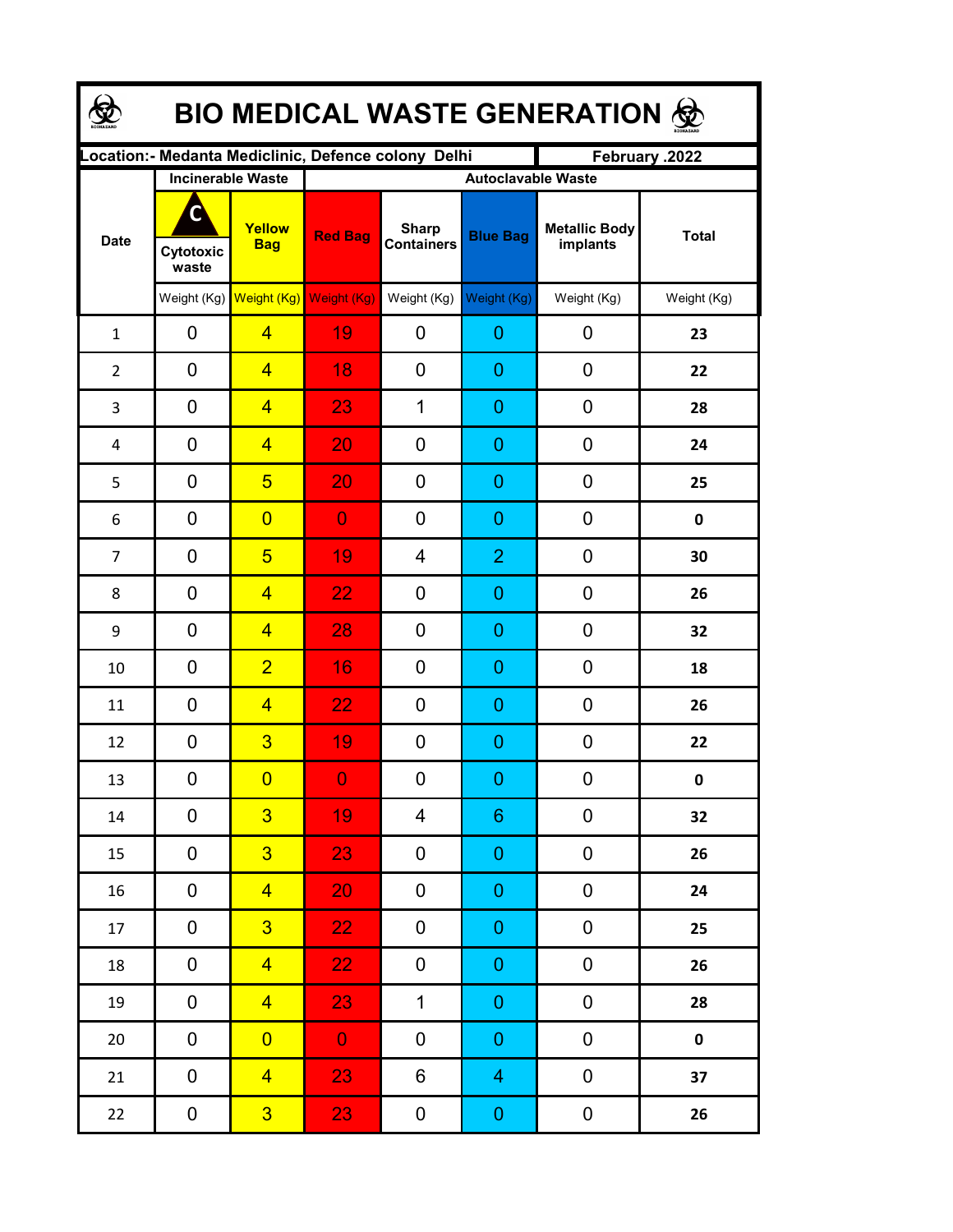| 23           | 0              | $\overline{4}$  | 20             | $\overline{0}$ | 0              | $\overline{0}$   | 24        |
|--------------|----------------|-----------------|----------------|----------------|----------------|------------------|-----------|
| 24           | $\overline{0}$ | $5\overline{)}$ | 20             | $\overline{0}$ | $\mathbf 0$    | 0                | 25        |
| 25           | $\mathbf 0$    | $\overline{4}$  | 20             | $\overline{0}$ | 0              | 0                | 24        |
| 26           | $\overline{0}$ | $\overline{3}$  | 20             | $\overline{0}$ | 0              | $\overline{0}$   | 23        |
| 27           | $\overline{0}$ | $\overline{0}$  | $\overline{0}$ | $\pmb{0}$      | $\mathbf 0$    | 0                | $\pmb{0}$ |
| 28           | $\mathbf 0$    | $5\overline{)}$ | 24             | 4              | $\overline{2}$ | 0                | 35        |
| <b>TOTAL</b> | $\pmb{0}$      | 92              | 505            | 20             | 14             | $\boldsymbol{0}$ | 631       |